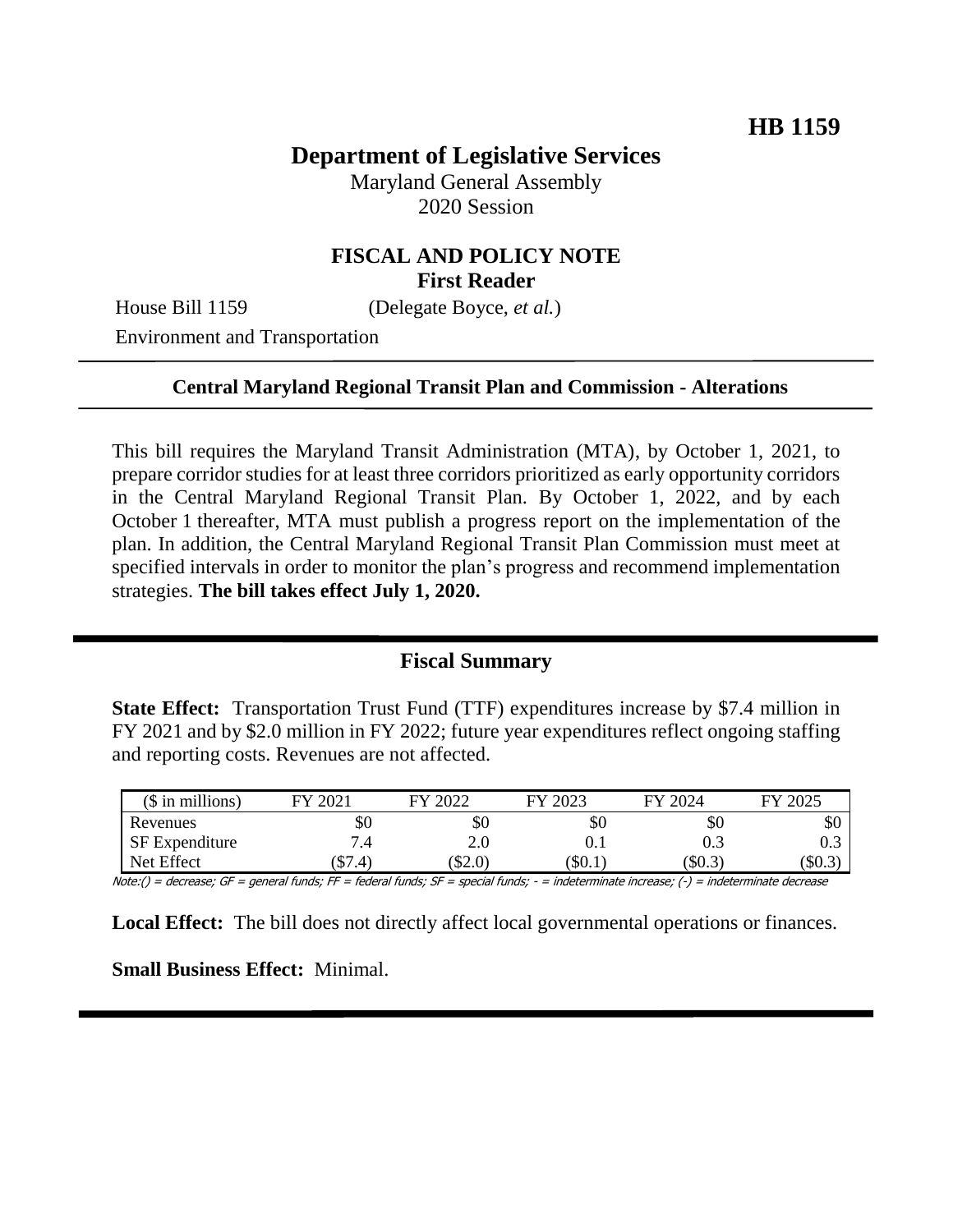## **Analysis**

**Bill Summary:** The corridor studies must (1) make recommendations regarding transit mode, route alignment, a service plan, and capital infrastructure improvements and (2) report on the baseline conditions of any performance targets for ridership, transit vehicle speed, frequency of service, on-time performance, and job accessibility. The annual progress report must include:

- for the corridors prioritized in the plan as early opportunity corridors, (1) details on the corridor studies, transit priority infrastructure that has been implemented, and enhancements to existing service and (2) related performance measures; and
- for the corridors prioritized in the plan as mid-term and long-term opportunity corridors, a review of what each county in the core service area has done to make those corridors more transit-supportive, including any changes made to land use, zoning, and street design.

In order to monitor the plan's progress and recommend strategies for implementation, the Central Maryland Regional Transit Plan Commission must meet (1) at least quarterly from October 1, 2020, through September 30, 2021; (2) at least annually from October 1, 2021, through September 30, 2023; and (3) at least quarterly from October 1, 2023, through September 30, 2025.

**Current Law:** Among other things, the Maryland Metro/Transit Funding Act (enacted by Chapters 351 and 352 of 2018) requires MTA to develop the Central Maryland Regional Transit Plan to meet the needs of its "core service area" by October 1, 2020. MTA's "core service area" is defined as an area in Baltimore City and Anne Arundel, Baltimore, Harford, and Howard counties that is served by light rail, metro, or fixed bus route service and any other area in which the population commutes to one of those areas, as determined by the Maryland Department of Transportation (MDOT).

The development of the Central Maryland Regional Transit Plan is in addition to the other transit plans required by State law. Among other things, the plan must (1) include specified goals and outcomes; (2) identify specified options for improvements; (3) be reviewed, revised, and updated at least every 5 years; and (4) address a 25-year timeframe. To develop the plan, MTA must consult with the Baltimore Metropolitan Council and the Central Maryland Regional Transit Plan Commission, which was also established by Chapters 351 and 352. The commission must participate in the development of the goals for outcomes of the plan and a strategy for meaningful public involvement in the plan.

HB 1159/ Page 2 **State Expenditures:** TTF expenditures increase by \$7.4 million in fiscal 2021 and by \$2.0 million in fiscal 2022; future year expenditures reflect ongoing staffing and reporting